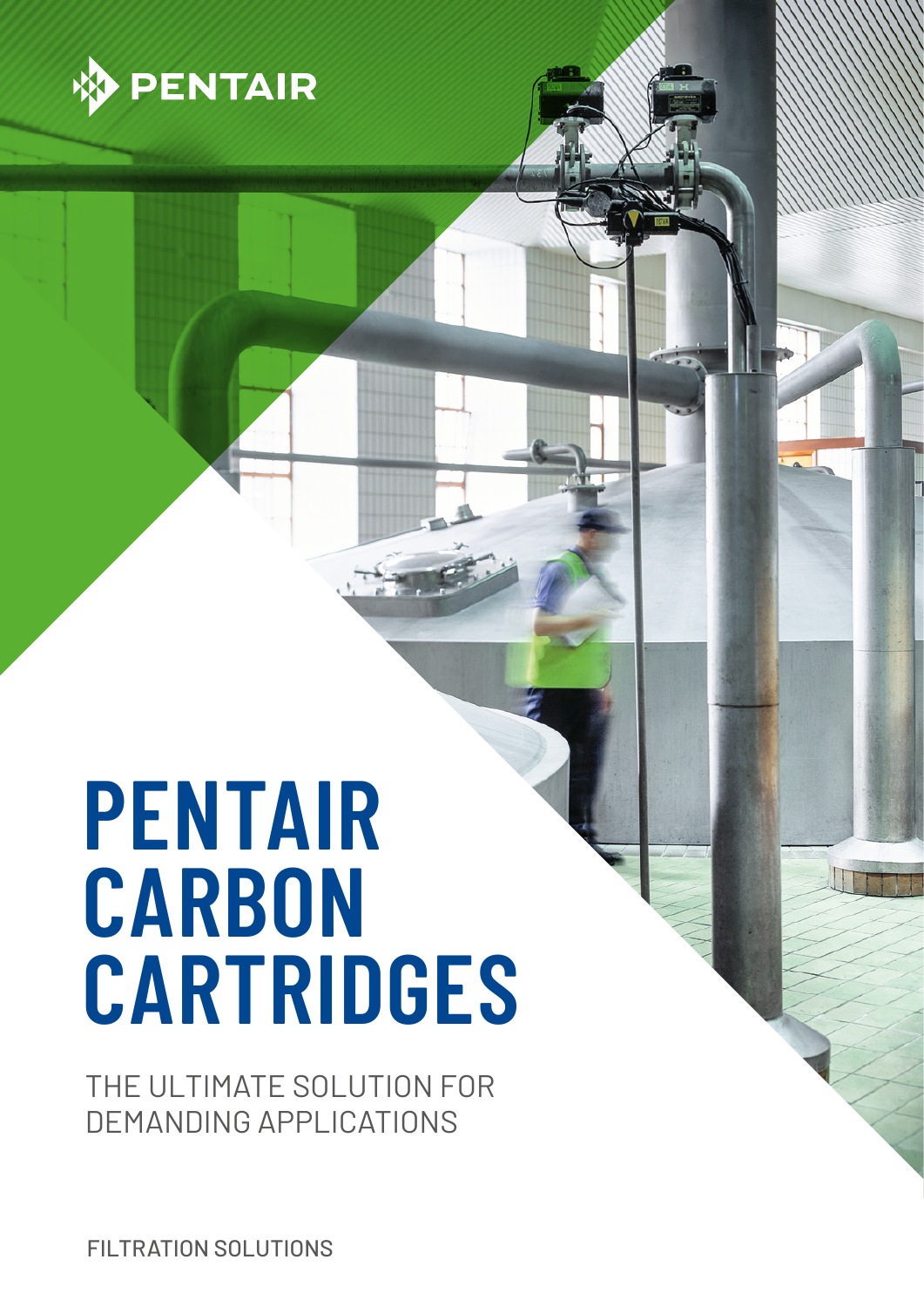## The complete range of Pentair carbon cartridges

**Filtration Solutions Filtration - Pentair carbon cartridges**

| <b>Carbon blocks</b>                                     |                                                              |                                                                 |                                                                                                                                     |                          |                                                                                        |                          |                                                                                            |                                                                                                                  | <b>Ganular activated carbon cartridges</b>            |                                                                    |                           |                                                                                                                                                                                                                 | Impregnated carbon cartridges                                                                                                                        |                                                                                                                                        |
|----------------------------------------------------------|--------------------------------------------------------------|-----------------------------------------------------------------|-------------------------------------------------------------------------------------------------------------------------------------|--------------------------|----------------------------------------------------------------------------------------|--------------------------|--------------------------------------------------------------------------------------------|------------------------------------------------------------------------------------------------------------------|-------------------------------------------------------|--------------------------------------------------------------------|---------------------------|-----------------------------------------------------------------------------------------------------------------------------------------------------------------------------------------------------------------|------------------------------------------------------------------------------------------------------------------------------------------------------|----------------------------------------------------------------------------------------------------------------------------------------|
| <b>Diamond flow series</b>                               | <b>EPM</b> series                                            | EP series                                                       | <b>Chlorplus series</b>                                                                                                             | <b>CBC</b> series        | <b>SCBC</b> series                                                                     | <b>CBR2</b> series       | <b>CCBC</b> series                                                                         | <b>Floplus series</b>                                                                                            | <b>GAC</b> series                                     | <b>CC</b> series                                                   | <b>TSGAC series</b>       | RFC series                                                                                                                                                                                                      | C series                                                                                                                                             | <b>NCP</b> series                                                                                                                      |
|                                                          |                                                              | <b>COLLEGE</b><br><b>CONTRACTOR</b>                             |                                                                                                                                     | -<br>$\rightarrow$       |                                                                                        |                          |                                                                                            | <b>MARKET</b>                                                                                                    |                                                       |                                                                    | T                         |                                                                                                                                                                                                                 |                                                                                                                                                      |                                                                                                                                        |
| od chlorine reduction with<br>high dirt loading capacity | Economically priced cartridge<br>for good chlorine reduction | Very good chlorine reduction<br>with high dirt loading capacity | <b>Excellent chlorine &amp;</b><br>chloramine as well as<br>pesticide reduction (for<br>dialisys and sterilisation<br>applications) | Reduce cysts & bacteria  | Reduce cysts & bacteria and<br>are treated to inhibit biofilm<br>buid up in the filter | Used for lead reduction  | <b>Highly effective at reducing</b><br>unwanted taste and odor as<br>well as fine sediment | Unique dirt holding capacity<br>due to the fibredyne<br>technology - no fine release!<br>Reduce cysts & bacteria | <b>Good chlorine reduction,</b><br>optimal adsorption | <b>Coconut shell based activated</b><br>carbon: best voc reduction | Used for scale prevention | Incorporate a spun polypropylene core sandwiched betweer<br>the outer shell and the granular<br>activated carbon significantly<br>reducing the release of carbon<br>fines commonly associated<br>with GAC style | <b>Economical solution for all</b><br>general purpose water fitration<br>needs. Has to be used on<br>chlorinated water due to its<br>cellulose media | Polyester media allows<br>cartridges to be resistant to<br>bacterial attack and to be<br>used on non chlorinated water<br>applications |
| 9 3/4; 20 & 10"BB                                        | 9 3/4; 20; 10BB & 20"BB                                      | From 4 % to 20"BB                                               | 9 3/4; 20 & 20"BB                                                                                                                   | From 4 % to 20"BB        | $9\frac{3}{4}$ "                                                                       | $9\frac{3}{4}$ "         | $9\frac{3}{4}$ "                                                                           | 10; 20; 10BB & 20"BB                                                                                             | From 5 to 20"BB                                       | $9.3\frac{1}{4}$                                                   | $9\frac{3}{4}$ "          | 9 3/4BB & 20"BB                                                                                                                                                                                                 | 4 7/8; 9 3/4 & 20"                                                                                                                                   | 9 3/4; 20; 10BB & 20"BB                                                                                                                |
| $10 \mu m$                                               | $10 \mu m$                                                   | $5 \mu m$                                                       | $1 \mu m$                                                                                                                           | $0.5 \,\mathrm{\upmu m}$ | $0.5 \,\mathrm{\upmu m}$                                                               | $0.5 \,\mathrm{\upmu m}$ | $1 \mu m$                                                                                  | $0.5 \,\mathrm{\mu m}$                                                                                           | $20 \mu m$                                            | $20 \mu m$                                                         | $20 \mu m$                | $25 \,\mathrm{\upmu m}$                                                                                                                                                                                         | $5 \mu m$                                                                                                                                            | $10 \mu m$                                                                                                                             |
| $++++-$                                                  | $+++$                                                        | $+++++$                                                         | $+ +$                                                                                                                               | $++++-$                  | $+++++$                                                                                | $+++++$                  | $++++-$                                                                                    | $+ + + + + + +$                                                                                                  | $++$                                                  | $+$                                                                | $+$                       | $^{+++}$                                                                                                                                                                                                        | $++++-$                                                                                                                                              | $+++++$                                                                                                                                |
| $++$                                                     | $+$                                                          | $++$                                                            | $+++$                                                                                                                               | $+++$                    | $+++$                                                                                  | $+$                      | $+++$                                                                                      | $++++-$                                                                                                          | $+$                                                   | $+$                                                                | $+$                       | $+$                                                                                                                                                                                                             | $+$                                                                                                                                                  |                                                                                                                                        |
| $+$                                                      | $+$                                                          |                                                                 | $+$                                                                                                                                 |                          |                                                                                        |                          |                                                                                            | $+$                                                                                                              | $+$                                                   | $+++++$                                                            |                           | $+$                                                                                                                                                                                                             |                                                                                                                                                      | $+$                                                                                                                                    |
| $+$                                                      | $+$                                                          | $+$                                                             | $+++++$                                                                                                                             | $+$                      |                                                                                        |                          | $+$                                                                                        | $+$                                                                                                              | $+$                                                   | $+$                                                                | $+$                       | $+$                                                                                                                                                                                                             | $+$                                                                                                                                                  |                                                                                                                                        |
| No<br>$+$                                                | No<br>$+$                                                    | No<br>$+$                                                       | No<br>$+++++$                                                                                                                       | Yes<br>$+$               | Yes<br>$+$                                                                             | Yes<br>$+$               | Yes<br>$+$                                                                                 | Yes<br>$+$                                                                                                       | No<br>$+$                                             | No<br>$+$                                                          | No<br>$+$                 | No<br>$+$                                                                                                                                                                                                       | No<br>$+$                                                                                                                                            | No<br>$+$                                                                                                                              |
| No                                                       | Yes                                                          | Yes                                                             | No                                                                                                                                  | Yes                      | Yes                                                                                    | Yes                      | Yes                                                                                        | Yes                                                                                                              | No                                                    | No                                                                 | No                        | No                                                                                                                                                                                                              | No                                                                                                                                                   | No                                                                                                                                     |

## $\equiv$ Excellent chlorine & chloramine as well as Reduce cysts & bacteria and Benefits Good chlorine reduction with Economically priced cartridge Economically priced cartridge Very good chlorine reduction Reduce cysts & bacteria are treated to inhibit biofilm Used for lead reduction pesticide reduction (for high dirt loading capacity for good chlorine reduction with high dirt loading capacity dialisys and sterilisation buid up in the filter applications) 93%;20810"BB 93%;20810"BB 93%;20;10BB820"BB From 43% to 20"BB 93%;20820"BB From 43% to 20"BB From 43% to 20"BB From 43% to 20"BB 93%; 20820"BB 93%; 20820"BB 93%; 20820"BB 93%; 93% 93% 93% 93%820"BB 93%; 93%820"BB 93%; 93% Available micron rating nominal 10 µm 10 µm 5 µm 1 µm 0.5 µm 0.5 µm 0.5 µm 1 µm 0.5 µm 20 µm 20 µm 20 µm 25 µm 5 µm 10 µm Dirt loading capacity ++++ +++ ++++ ++ ++++ ++++ ++++ ++++ +++++++ ++ + + +++ ++++ +++++ Chlorine taste and odor reduction ++ + ++ +++ +++ +++ + +++ ++++ + + + + + + VOC reduction + + + + + + + + + + +++++ + + + + Chloramine reduction + + + +++++ + + + + + + + + + + + Cysts and bacteria reduction No No No No Yes Yes Yes Yes Yes No No No No No No Pesticides + + + +++++ + + + + + + + + + + + Hot water applications (up to 82°C) No Yes Yes No Yes Yes Yes Yes Yes No No No No No No

1/ Macropores Size is more than 5000 Å (0.5 µm), typical of wood

Size is more than 40 Å (> 0.004  $\mu$ m) but less than 5000 Å, typical of coal

#### Carbon blocks

Our extruded activated carbon blocks are the primary filters used in point of use/point of entry water treatment devices for the control of chlorine, taste and odor.

They consist of virgin carbon powder, a thermoplastic binder and specialty adsorbents.

## Granular activated carbon

GAC filters are designed to allow water to enter the bottom of the cartridge, then being filtered through the entire carbon bed before exiting at the to reduce carbon fines and other suspended particles as well.

#### Fiberdyne

The unique Fibredyne technology consists of cellulose-free synthetic fibers impregnated with powdered activated carbon. Cartridges are then wet molded. The result combines the benefits of carbon and sediment filters to deliver up to two times chlorine taste and odor reduction as well as dirt-holding capacity of standard carbon blocks and sediment cartridges.

top to maximize the contact time. These upflow wanted taste, odor and chlorine taste & odor from cartridges are designed to remove chlorine from tap water. Pleats (NCP series) provide additional feed water. The nominal 20 micron rating will help surface area for high dirt-loading capacity, while Constructed of a carbon-impregnated cellulose or polyester media, these dual-purpose cartridges filter out fine sediment particles and reduce unmaintaining minimal pressure drop.

## Impregnated carbon

## **TYPES OF CARTRIDGES**

Carbon works on the principle of adsorption, a process by which matter adheres to the surface area of an adsorbent material.

Materials such as coal, wood, coconut are transformed into carbon, which is then activated, either chemically or thermally. This activation creates pores in the carbon surface resulting in a product with a very large amount of active surface area.

### Carbon pores are classified into 3 categories:

#### 2/ Mesopores

## 3/ Micropores

Size is less than 40 Å (< 0.004 µm), typical of coconut

The type and size of the contaminant to be removed determines which carbon material type needs to be used.

Note: chlorine, typically sodium hypochlorite HOCl- , is not removed by adsorption but through a catalytic process.

Thanks to activated carbon, sodium hypoclorite will be transformed into a state that does no longer have any bad taste and smell properties.

## **UNDERSTANDING THE PRINCIPLE OF ADSORPTION**

Pentair offers the industry's most extensive selection of quality carbon cartridges, even suitable for applications requiring chloramine or organic reduction.

Fibredyne technology is recommended when particulate reduction, resistance to plugging, reduction of large organic compounds and low pressure drop over the life of the cartridge matter most.

Our carbon capabilities also include granular and pleated technologies designed to reduce bacteria, cysts, and chlorine taste and odor.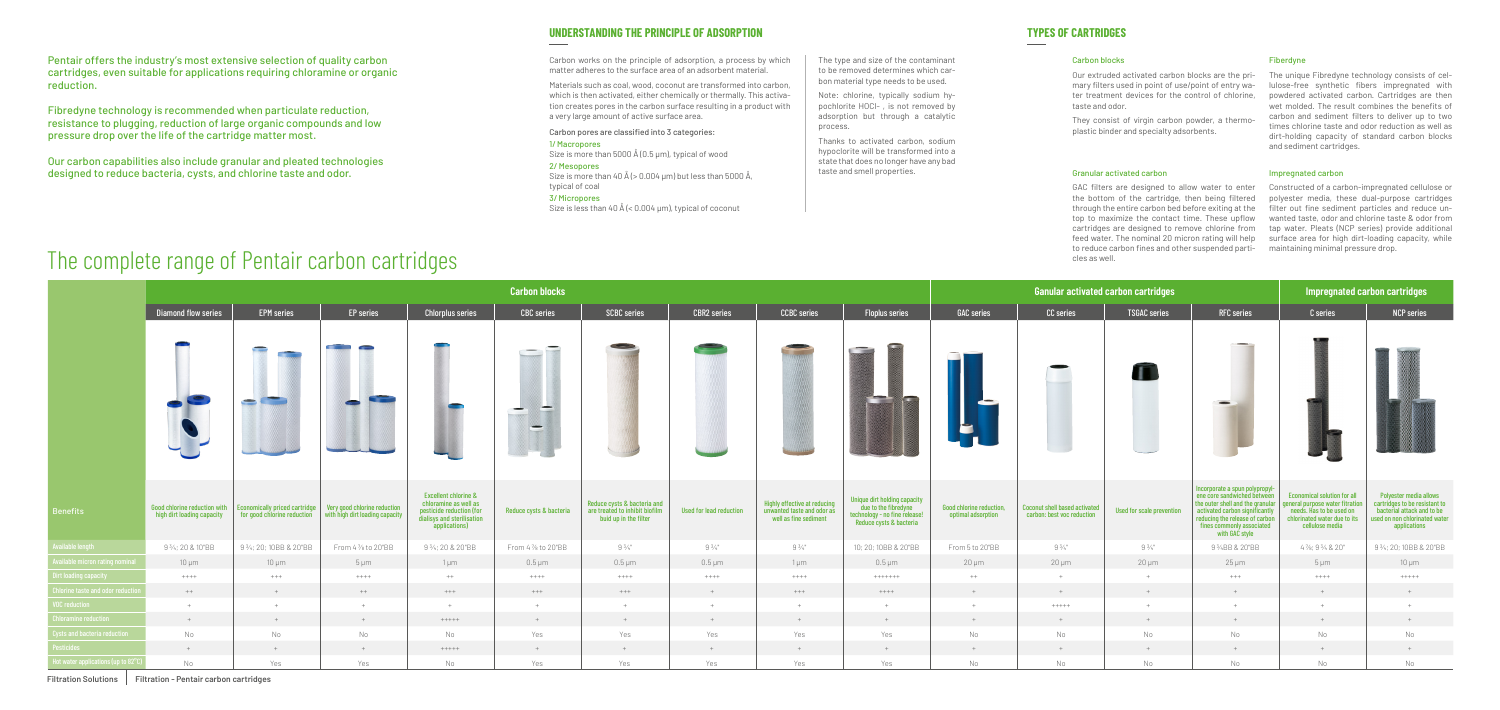# Manufacturing sites

Our Pentair carbon cartridges are made in 2 different locations each one having its own specialty.

Center of Excellence for Pentair's industrial filtration lines, Dover is the place where the famous Fibredyne technology was born. Dover makes fiberwound carbon and melt blown filters.

Pentair's premier asian facility, certified ISO 9001:2008, located in Suzhou has over 14'000 m<sup>2</sup> of manufacturing space. Multiple products such as carbon extrusion, GAC, melt blown cartridges, ultrafiltration modules, residential reverse osmosis membranes, filtration housings and systems are manufactured in Suzhou.

Pentair of Dover, US



Pentair of Suzhou, China